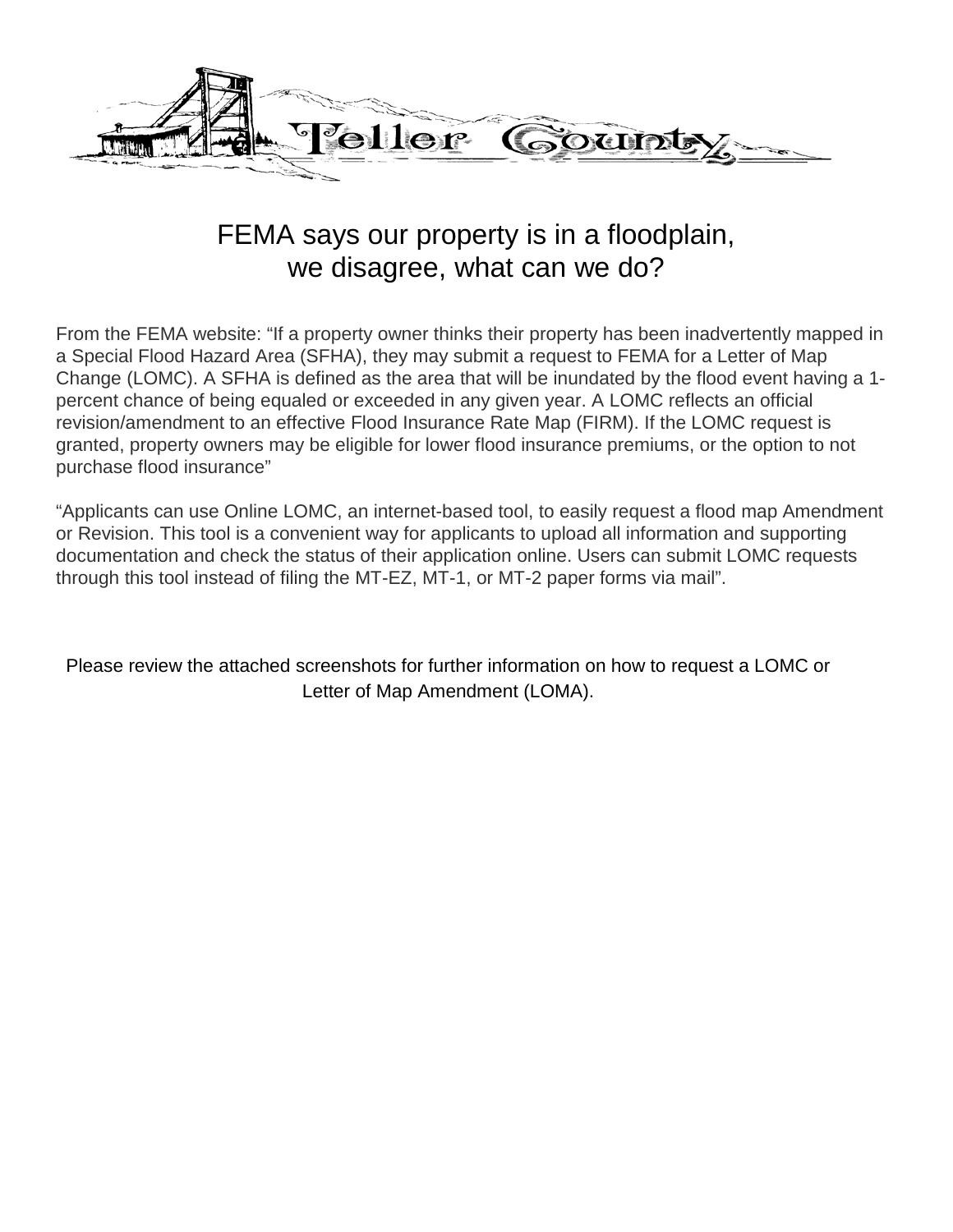| FEMA                                                                          |                                                                                      |                                                                                                                                  |                                                               | What are you looking for?                                            | $\alpha$                                              |
|-------------------------------------------------------------------------------|--------------------------------------------------------------------------------------|----------------------------------------------------------------------------------------------------------------------------------|---------------------------------------------------------------|----------------------------------------------------------------------|-------------------------------------------------------|
| Plan, Prepare &<br><b>Mitigate</b>                                            | <b>Disaster Survivor</b><br><b>Assistance</b>                                        | <b>Response &amp;</b><br><b>Recovery</b>                                                                                         | <b>Topics &amp;</b><br><b>Audiences</b>                       | <b>Blog, Newsroom,</b><br><b>Videos &amp; Photos</b>                 | <b>About FEMA</b>                                     |
| Before, During & After<br>a Disaster                                          | Hurricane Sandy,<br>Apply for Assistance,<br><b>Disaster Declarations</b>            | Tools, Teams,<br><b>Individual &amp; Public</b><br>Assistance                                                                    | Grants, How to Help,<br>Private Sector, Think<br>Tank, Tribal | News Releases, Social<br>Media, Mobile, Data<br>Feeds                | Offices, Careers,<br>Employee Info,<br>Policies, FAOs |
| Information for Homeowners<br>Safer, Stronger, Protected                      | > Plan, Prepare & Mitigate > Protecting Homes > Flood Hazard Mapping > User Groups > | Information for                                                                                                                  |                                                               | Follow FEMA:<br><b>Related Links</b><br><b>Share/Email This Page</b> |                                                       |
| Homes & Communities<br>+ Protecting Homes                                     |                                                                                      | <b>Homeowners</b>                                                                                                                |                                                               | <b>Designation</b>                                                   | Change my Flood Zone                                  |
| Atlantic Ocean Coastal<br>Information                                         |                                                                                      | • Change my Flood Zone Designation                                                                                               | • View your Community's Preliminary Flood Hazard Data         |                                                                      | For Engineering & Surveyors                           |
| <b>Coastal Flood Risk Resources</b>                                           |                                                                                      | • LOMC Clearinghouse                                                                                                             |                                                               |                                                                      | For Floodplain Managers                               |
| <b>Coastal Regions</b><br><b>Gulf of Mexico Coastal</b>                       |                                                                                      | • Obtain Assistance from a FEMA Map Specialist<br>• What's New in Flood Hazard Mapping?<br>• Map Change Processes for Homeowners |                                                               | Lenders                                                              | For Insurance Professionals and                       |
| Information                                                                   |                                                                                      | • How to View and Obtain Flood Maps<br>• Flood Zone Designation Explained                                                        |                                                               |                                                                      |                                                       |
| Resources for Home Builders.<br>Developers, and Construction<br>Professionals |                                                                                      | • Frequently Asked Questions                                                                                                     |                                                               |                                                                      |                                                       |
| $\triangleright$ Flood Insurance                                              | $\cdot$ Fast Facts                                                                   |                                                                                                                                  |                                                               |                                                                      |                                                       |

<http://www.fema.gov/information-homeowners>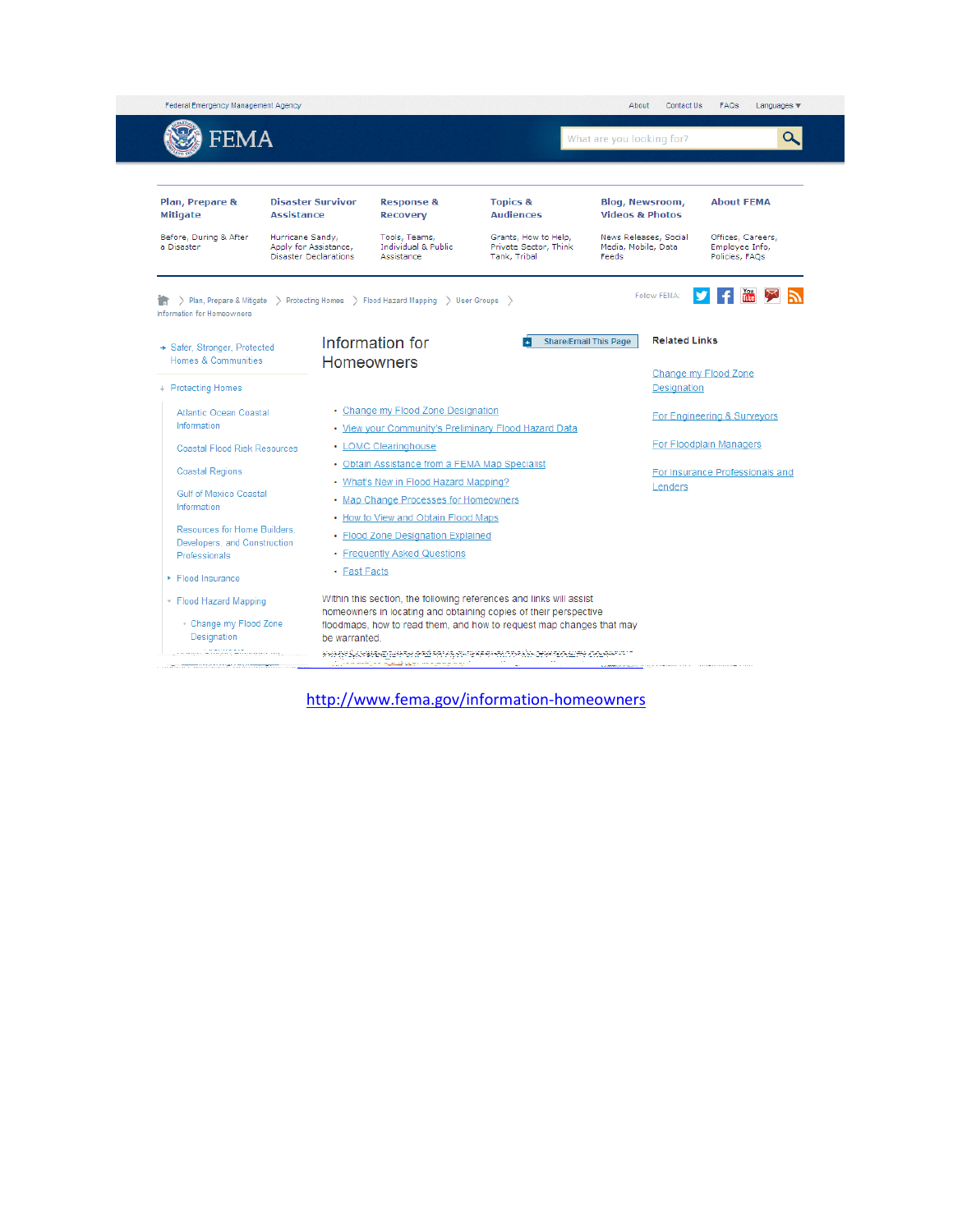

<http://www.fema.gov/national-flood-insurance-program-flood-hazard-mapping/change-flood-zone-designation-online-letter>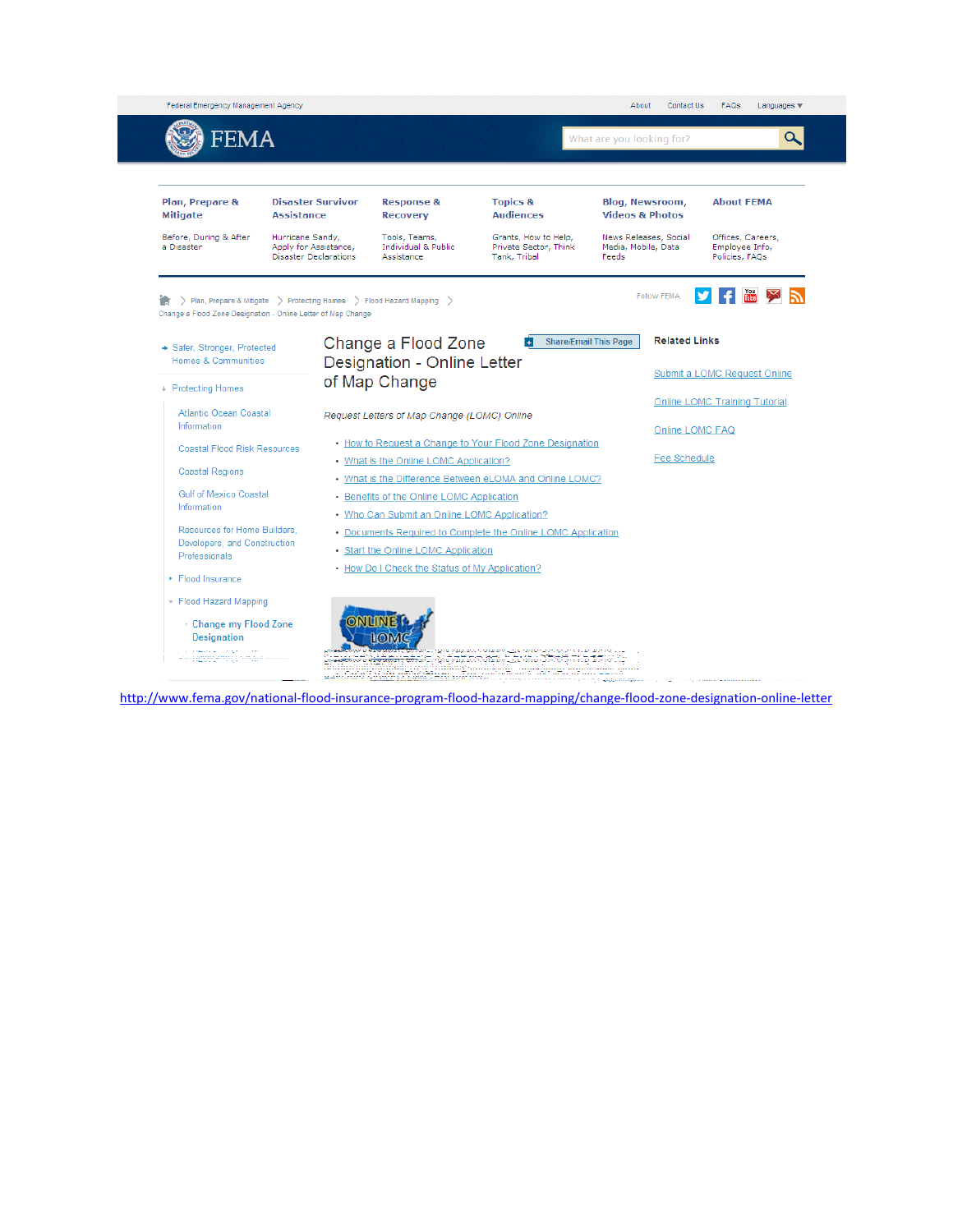

|  | Online Letter of |  |
|--|------------------|--|
|  | Map Change       |  |

## What is a Letter of Map Change (LOMC)?

If a property owner or lessee has evidence that their property has been inadvertently mapped in a Special Flood Hazard Area (SFHA), or flood hazard data needs to be revised due to man-made changes, a request to FEMA for a Letter of Map Change (LOMC) may be submitted. A SFHA is defined as the area that will be inundated by the flood event having a 1-percent chance of being equaled or exceeded in any given year. A LOMC reflects an official revision/amendment to an effective Flood Insurance Rate Map (FIRM). If the LOMC request is granted, property owners or lessees may be eligible for lower flood insurance premiums, or the option to not purchase flood insurance.

## What is the Online LOMC?

Beginning June 2013, applicants will be able to use Online LOMC as an alternative to filling out the MT-EZ, MT-1 or MT-2 paper forms. Applicants can use Online LOMC to submit and check the status of several LOMC applications online. Types of LOMCs include:

- Letter of Map Amendment (LOMA)
- · Conditional Letter of Map Amendment (CLOMA)
- Letter of Map Revision (LOMR)
- · Conditional Letter of Map Revision (CLOMR)
- · Letter of Map Revision- based on Fill (LOMR-F)
- · Conditional Letter of Map Revision- based on Fill (CLOMR-F)

### What are the benefits?

- · Submit, pay, and upload supporting documentation for all LOMC requests through one single online platform
- Applicants may save information online and finish applying at their convenience
- Clear and intuitive interface makes applying user-friendly
- · Frequent applicants can manage multiple LOMC requests online
- · Applicants can check their application status in real-time
- More efficient communications with LOMC processing staff

**May 2013** 



#### **Contact Us**

For more information about the Online LOMC tool, go to: WWW.fares

For questions or troubleshooting, please call<br>the FEMA Map Information eXchange (FMIX) at 1-877-336-2627

#### Who can use Online LOMC?

Anyone, including community officials, home or property owners or lessees, their representatives, and professional surveyors and engineers, may submit a LOMC request using the Online LOMC tool. Certification by licensed engineering or surveying professionals is required for .<br>some supporting documentation, which may be scanned and uploaded by the applicant



www.fema.gov/online-lomc 1-877-FEMA MAP

http://www.fema.gov/media-library-data/a6176dcd224b6b2ae497fbb80ca57b20/Online+Letter+of+Map+Change+Flyer+FINAL.pdf

For Online Letter of Map Change FAQ, please visit:

http://www.fema.gov/media-library-data/8dea7a01a963b1be972f2c2091bf3565/MT- FAQ FINAL1.pdf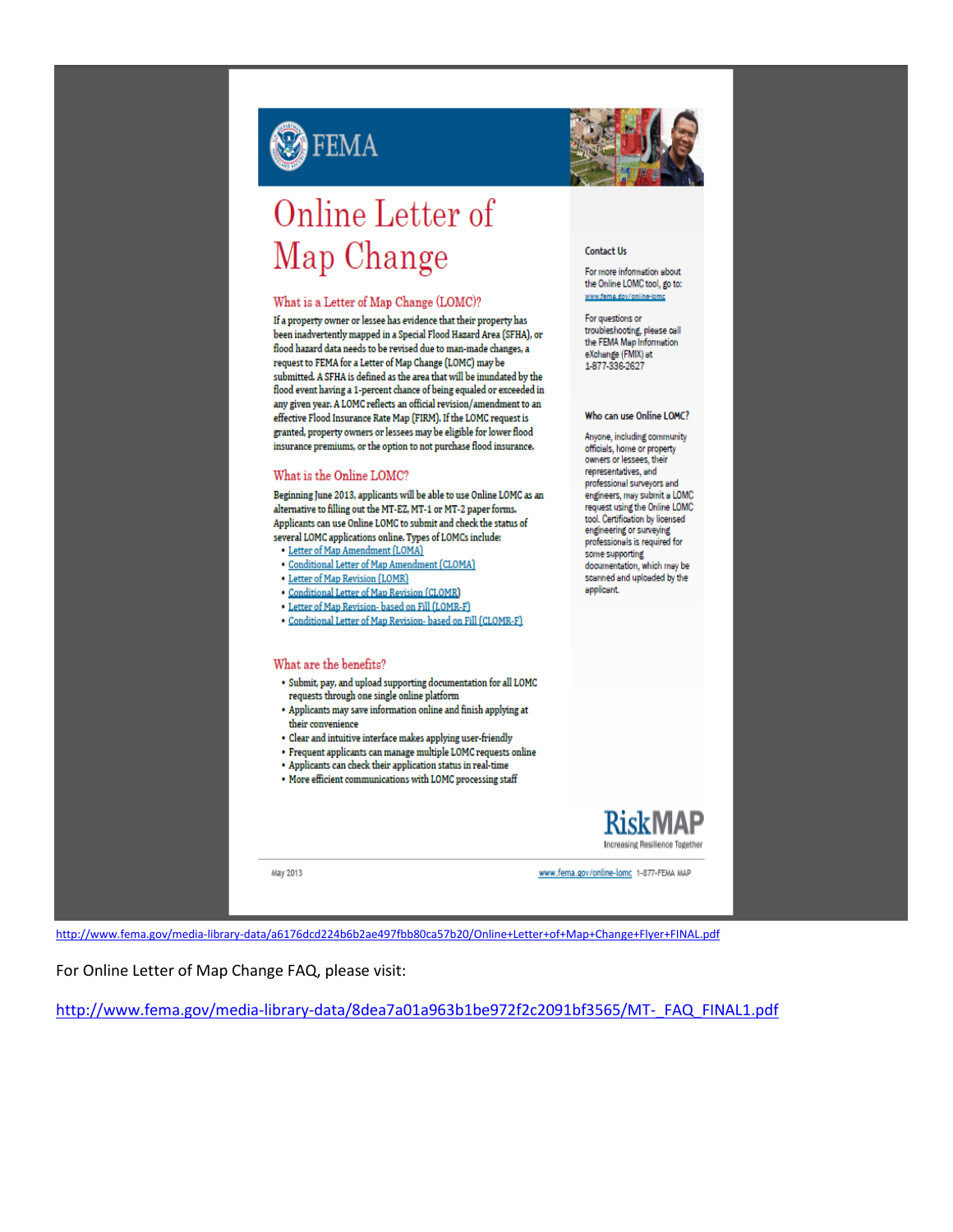|                                                                                                                                   |                                                                                                                                                                                                                                                                                                                                                                                                                                                                                                           | Online Letter of Map Change |                                                                                         |  |
|-----------------------------------------------------------------------------------------------------------------------------------|-----------------------------------------------------------------------------------------------------------------------------------------------------------------------------------------------------------------------------------------------------------------------------------------------------------------------------------------------------------------------------------------------------------------------------------------------------------------------------------------------------------|-----------------------------|-----------------------------------------------------------------------------------------|--|
|                                                                                                                                   |                                                                                                                                                                                                                                                                                                                                                                                                                                                                                                           |                             |                                                                                         |  |
| What is a Letter of Map Change (LOMC)?                                                                                            |                                                                                                                                                                                                                                                                                                                                                                                                                                                                                                           |                             | Sign In to Online LOMC                                                                  |  |
| map.<br>Read More                                                                                                                 | A Letter of Map Change (LOMC) is a letter which reflects an official change to an effective Flood<br>Insurance Rate Map (FIRM). LOMCS are issued in response to a request of FEMA to revise or amend<br>its effective flood map to remove a property or reflect changed flooding conditions on the effective                                                                                                                                                                                              |                             | <b>Email Address</b><br>Password (Forgot Password?)                                     |  |
| What is the Online LOMC site?<br>The Online LOMC web application allows home owners or their designated representatives to easily |                                                                                                                                                                                                                                                                                                                                                                                                                                                                                                           |                             | Sign In<br>New User? Click here to Sign Up!                                             |  |
| <b>Read More</b>                                                                                                                  | request a Letter of Map Change (LOMC). Use this site if your property was inadvertently included in<br>a flood zone, or if the addition of fill elevated your property so that it is above the flood zone.                                                                                                                                                                                                                                                                                                |                             | All information is protected and<br>encrypted from unauthorized<br>disclosure $\bigcap$ |  |
|                                                                                                                                   | Warning Disclaimer: You are entering an Official United States Government System, which may be used only for authorized purposes. Individuals using this computer<br>system without authority, or in excess of their authority, are subject to having all of their activities on this system monitored and recorded by system personnel. If such<br>monitoring reveals possible evidence of criminal activity, system personnel may provide the evidence of such monitoring to law enforcement officials. |                             |                                                                                         |  |
|                                                                                                                                   | Certain documents require a plug-in. To download plug-in for Adobe Acrobat Reader click here and/or Microsoft Word click here.                                                                                                                                                                                                                                                                                                                                                                            |                             |                                                                                         |  |

http://hazards.fema.gov/femaportal/onlinelomc/signin